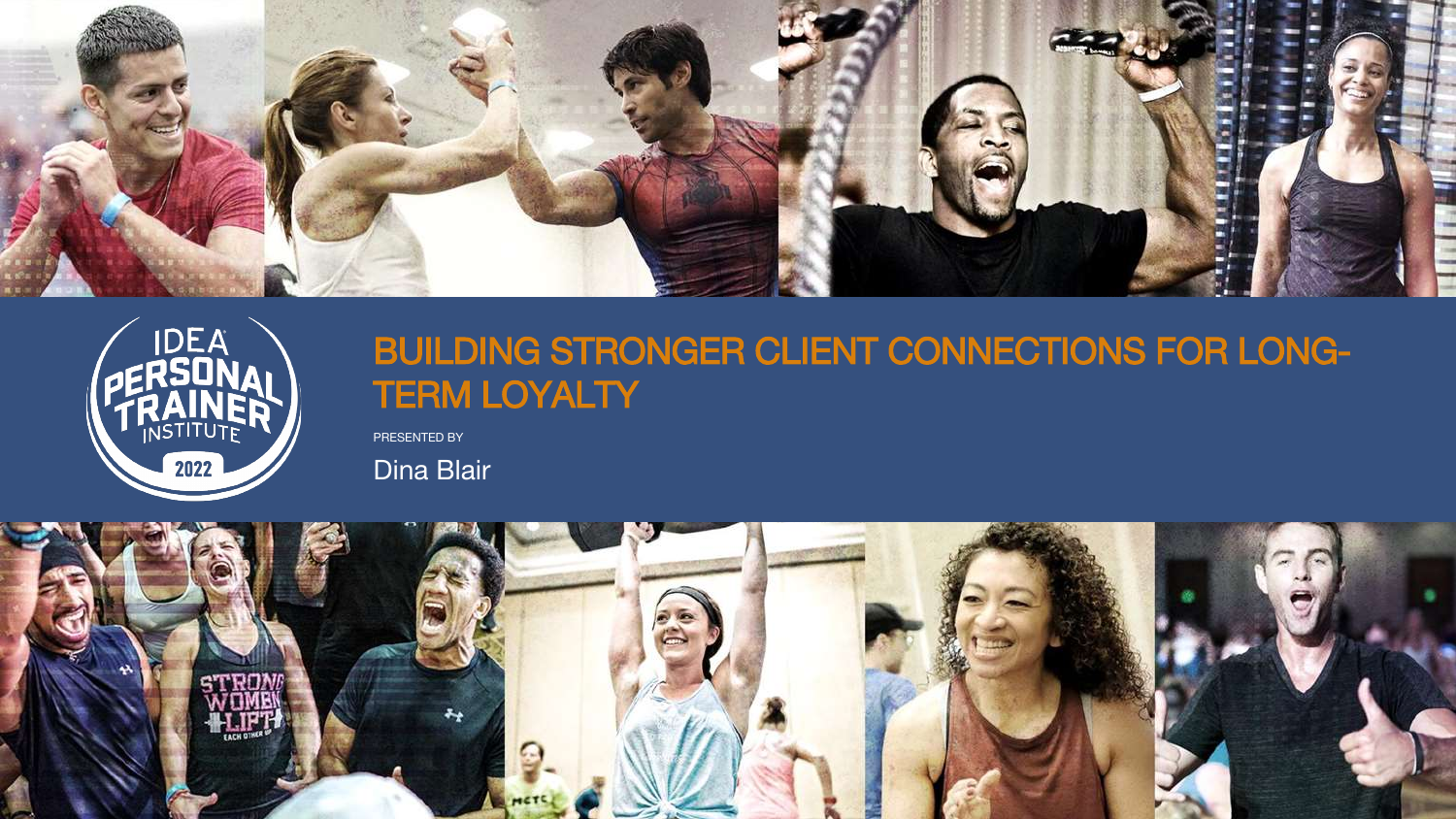# Building Stronger Client Connections for Long Term Loyalty

@2022 Outside, Inc. All Rights Reserved.

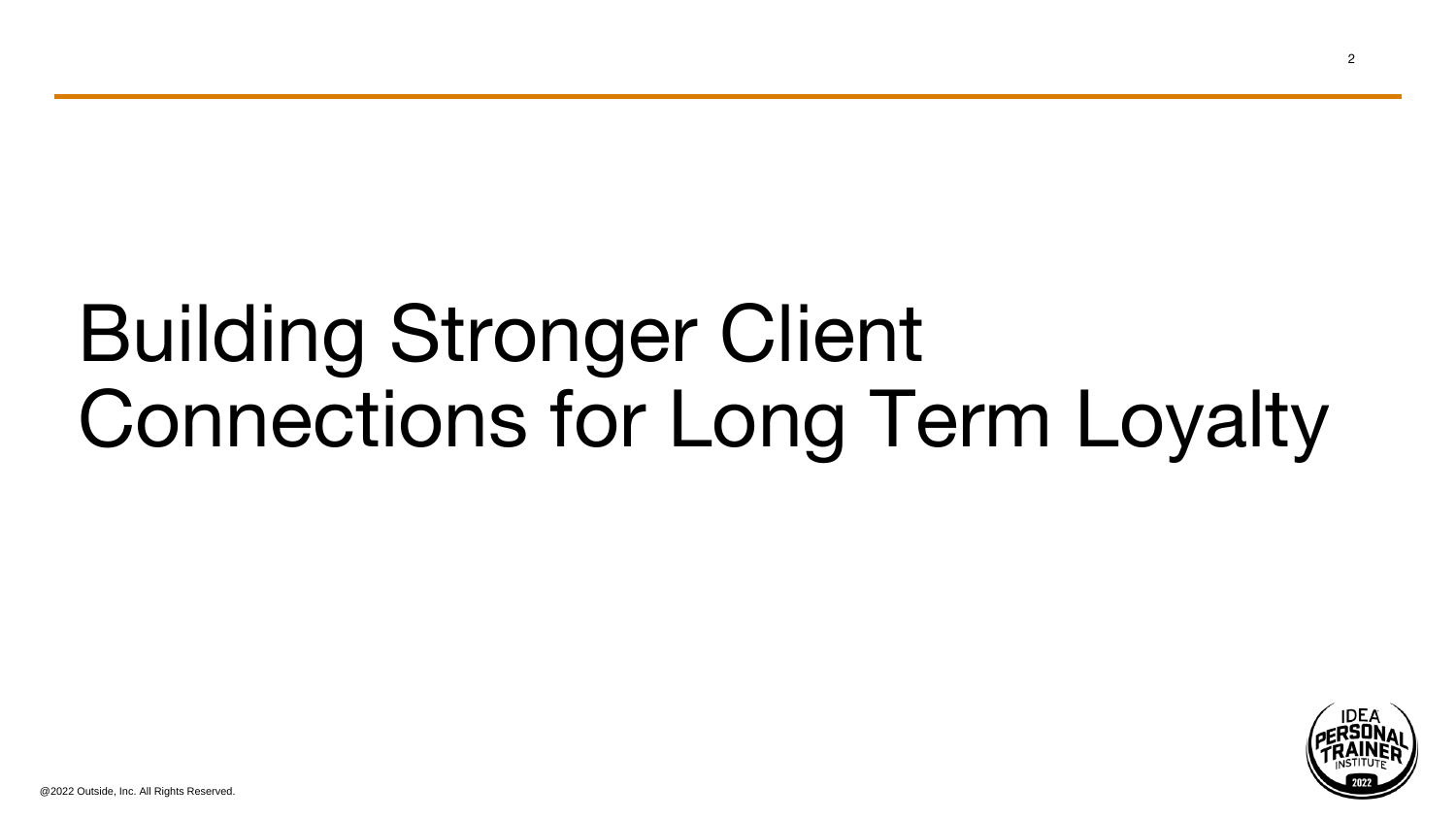# "The single biggest problem in communication is the illusion that it has taken



place."

~George Bernard Shaw

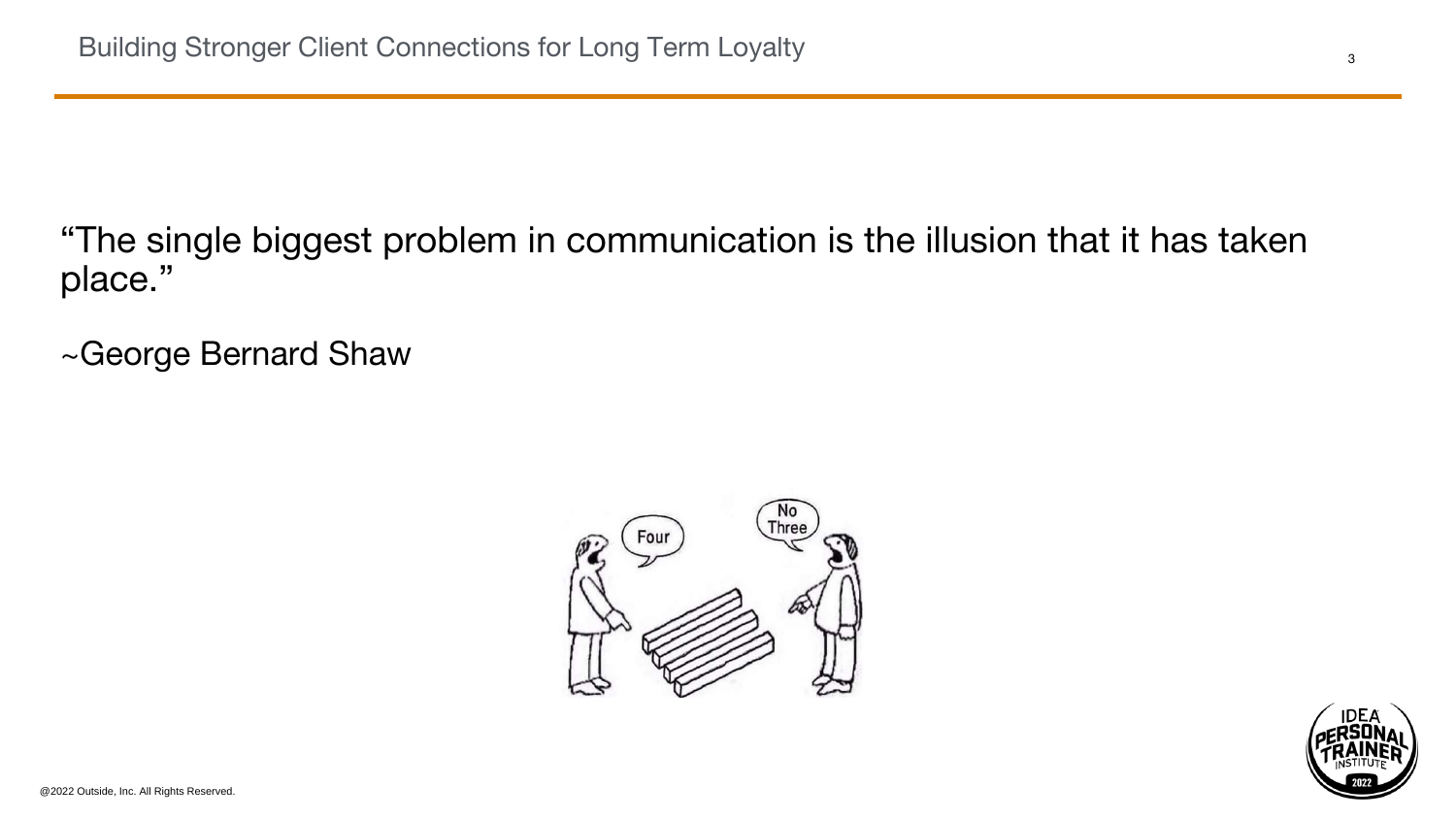## Merriam-Webster definition

: the complex of characteristics that distinguishes an individual or a nation or group especially : the totality of an individual's behavioral and emotional characteristics b: a set of distinctive traits and characteristics

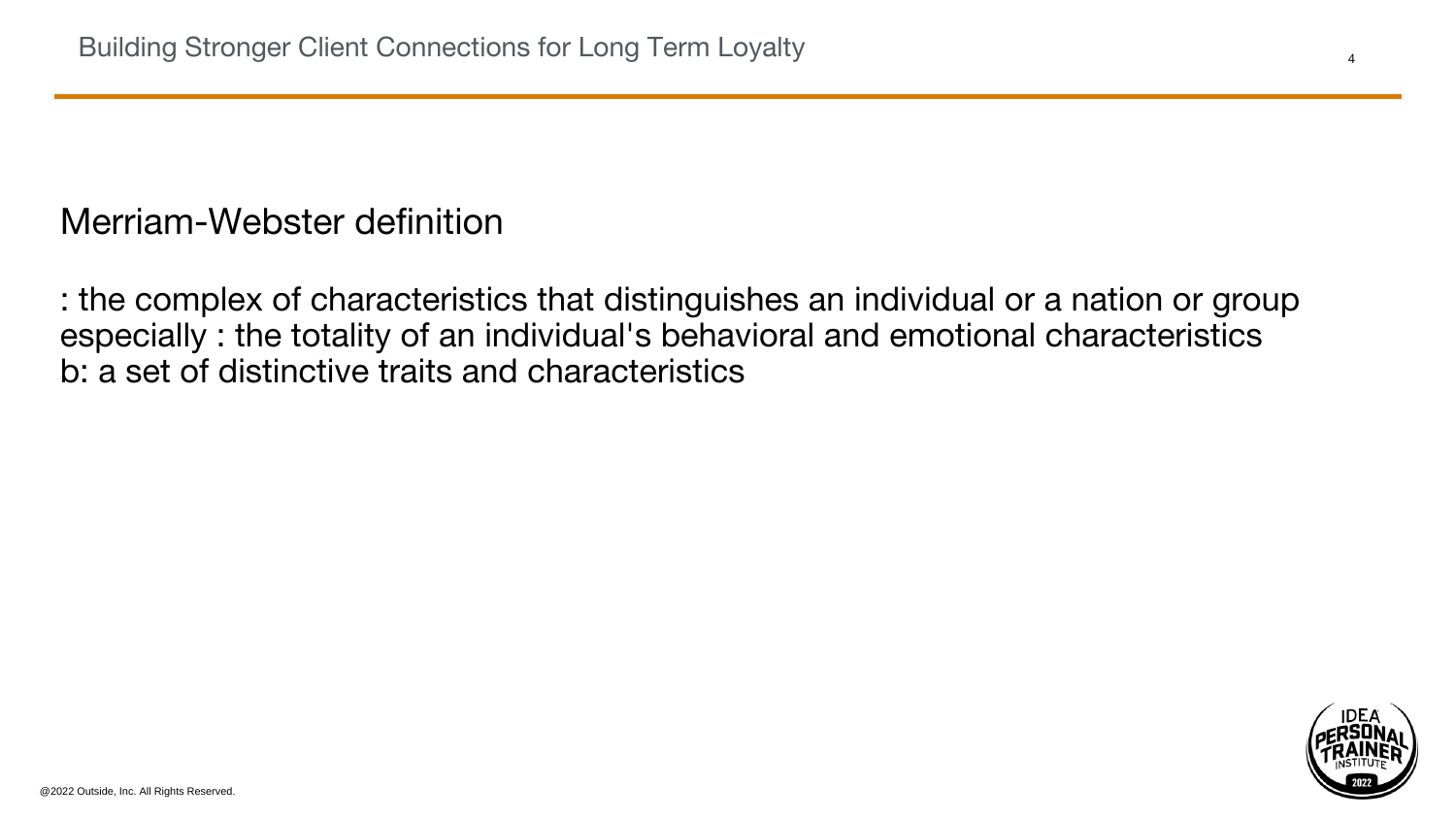# Personality Profiles

- Communication
- Decisions
- Motivation
- Concerns



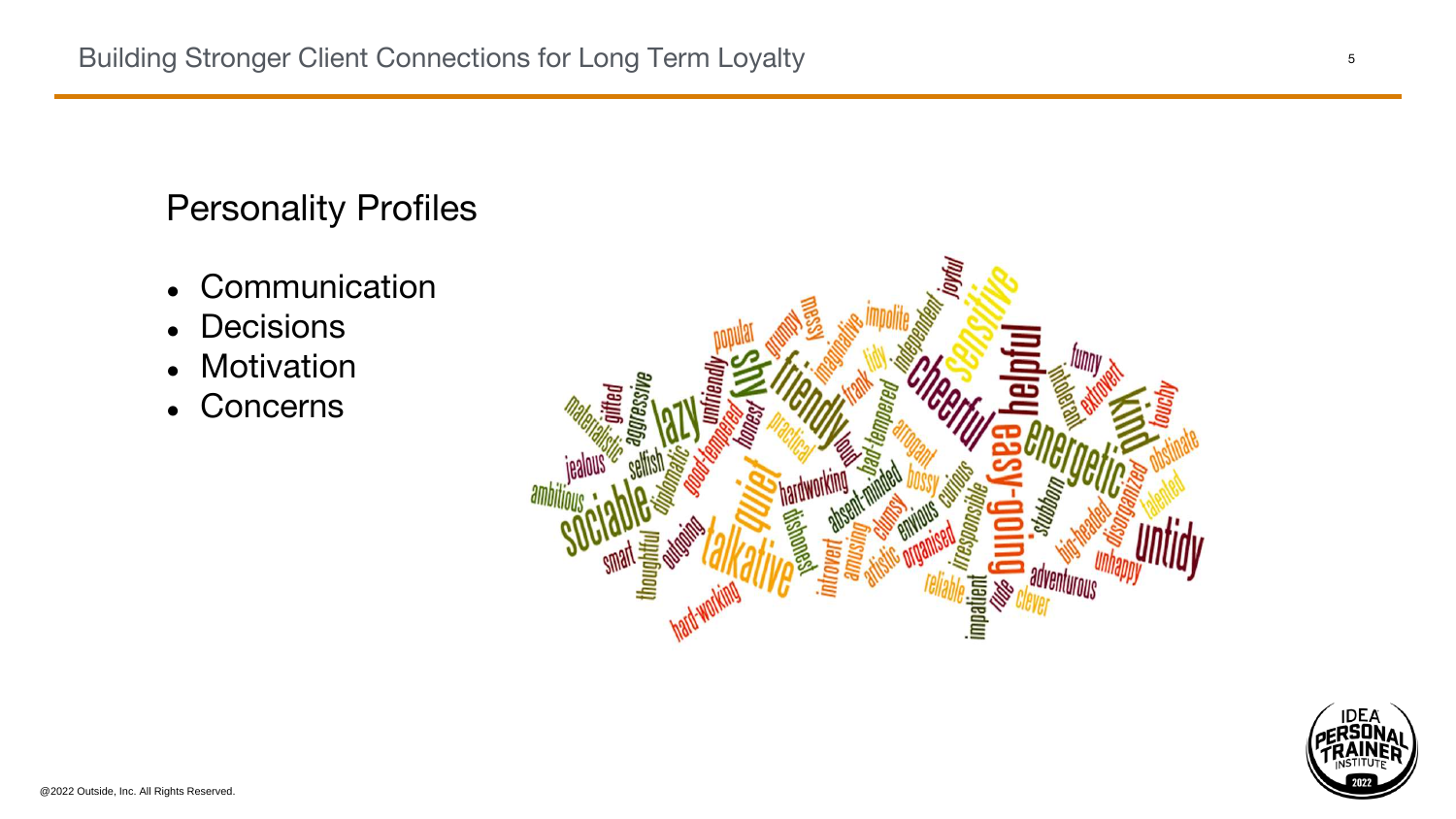### GREEN

Analytical, intuitive, and visionary. These are traits of the Green Personality type. "Greens" find innovative thinking and problem solving exciting. If you're a Green, you tend to be able to see the big picture and able to effectively analyze situations. Thinking outside the box is a real strength. You also have an extreme need to be right.

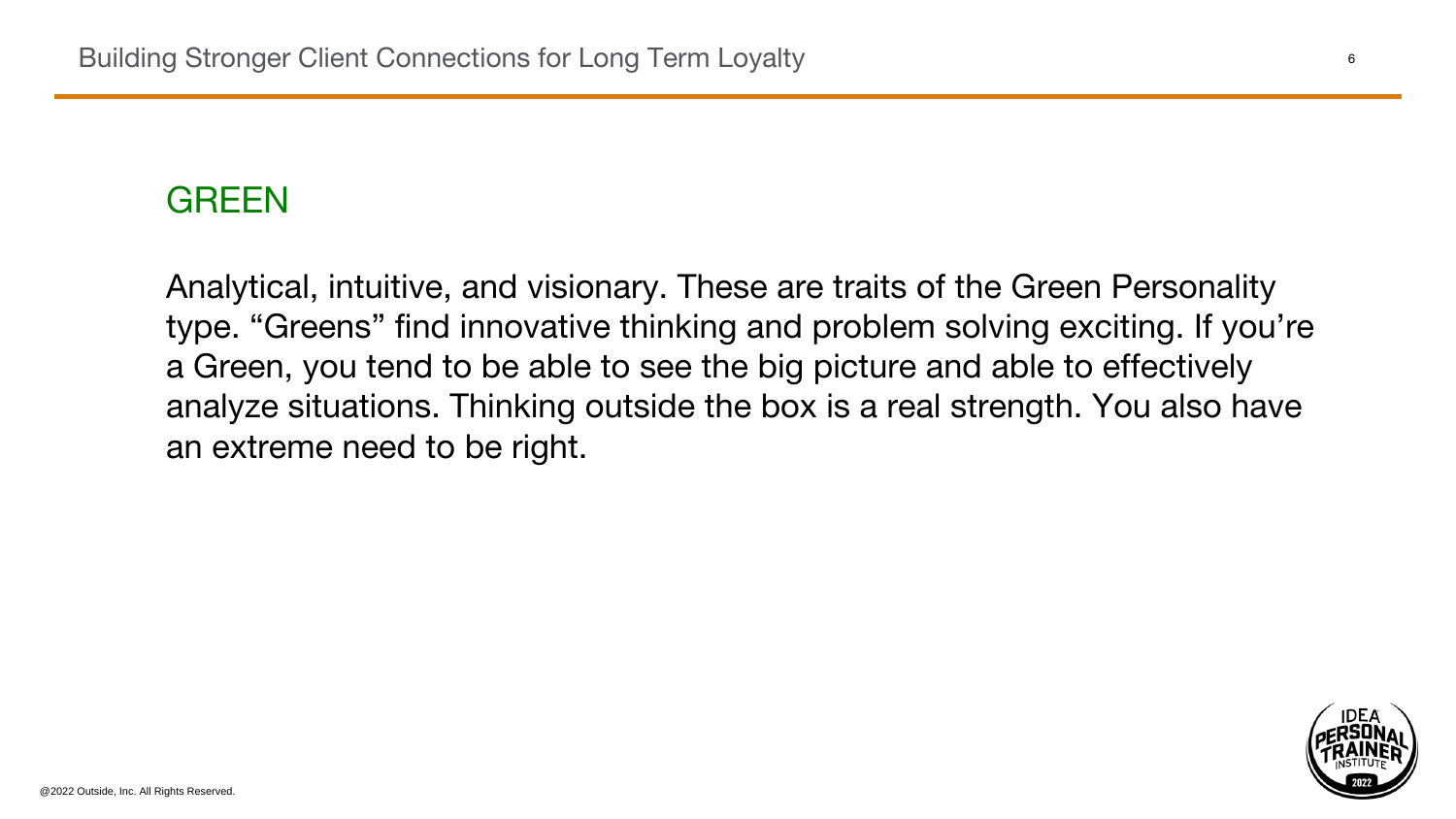

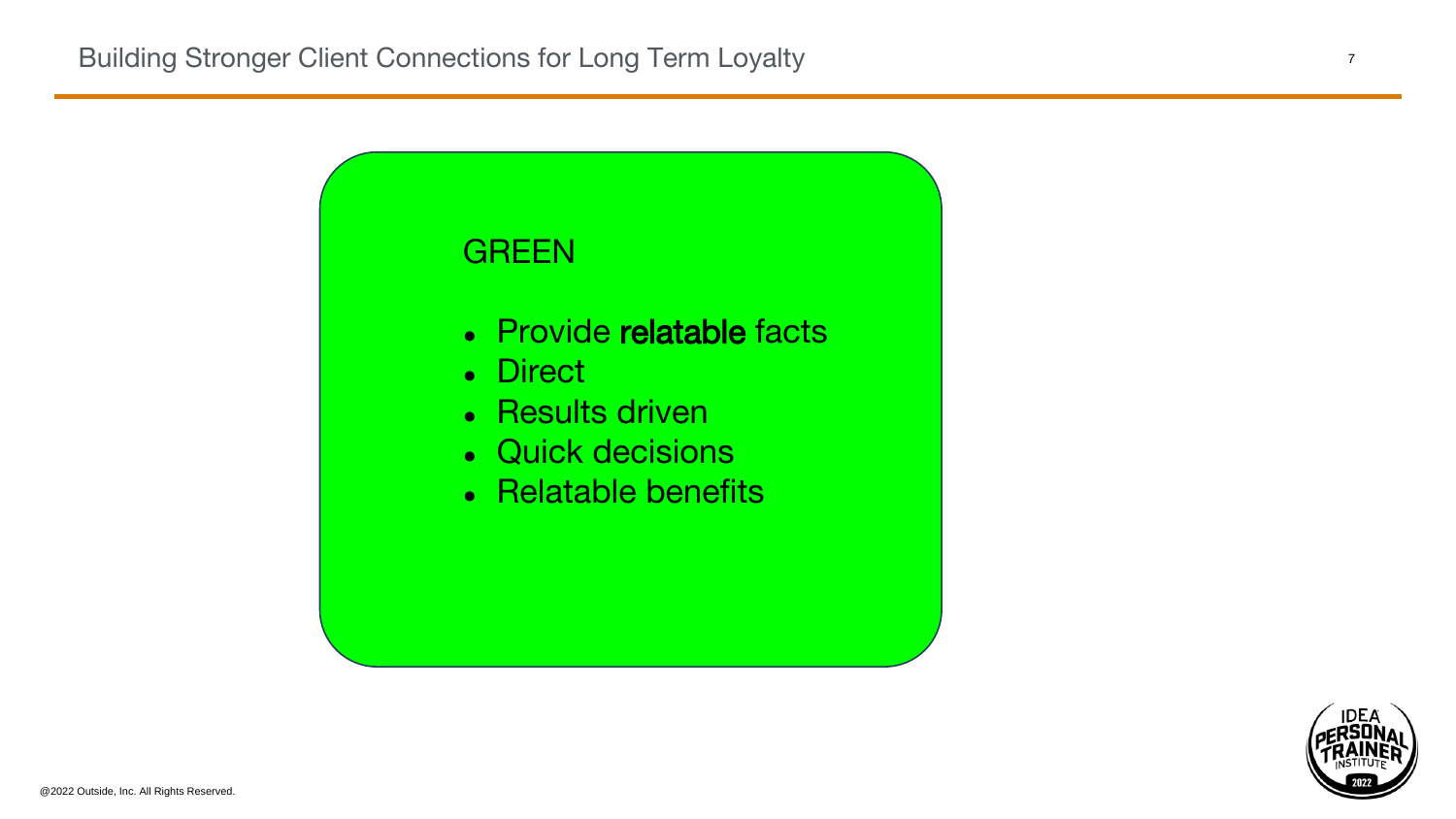## ORANGE

Energetic, spontaneous, and charming. If you're an Orange, you tend to be action-oriented and are comfortable taking risks. You probably also tend to be competitive and seek out adventures with opportunities to push the boundaries. Living in the moment and enjoying an adaptable time schedule are important to you

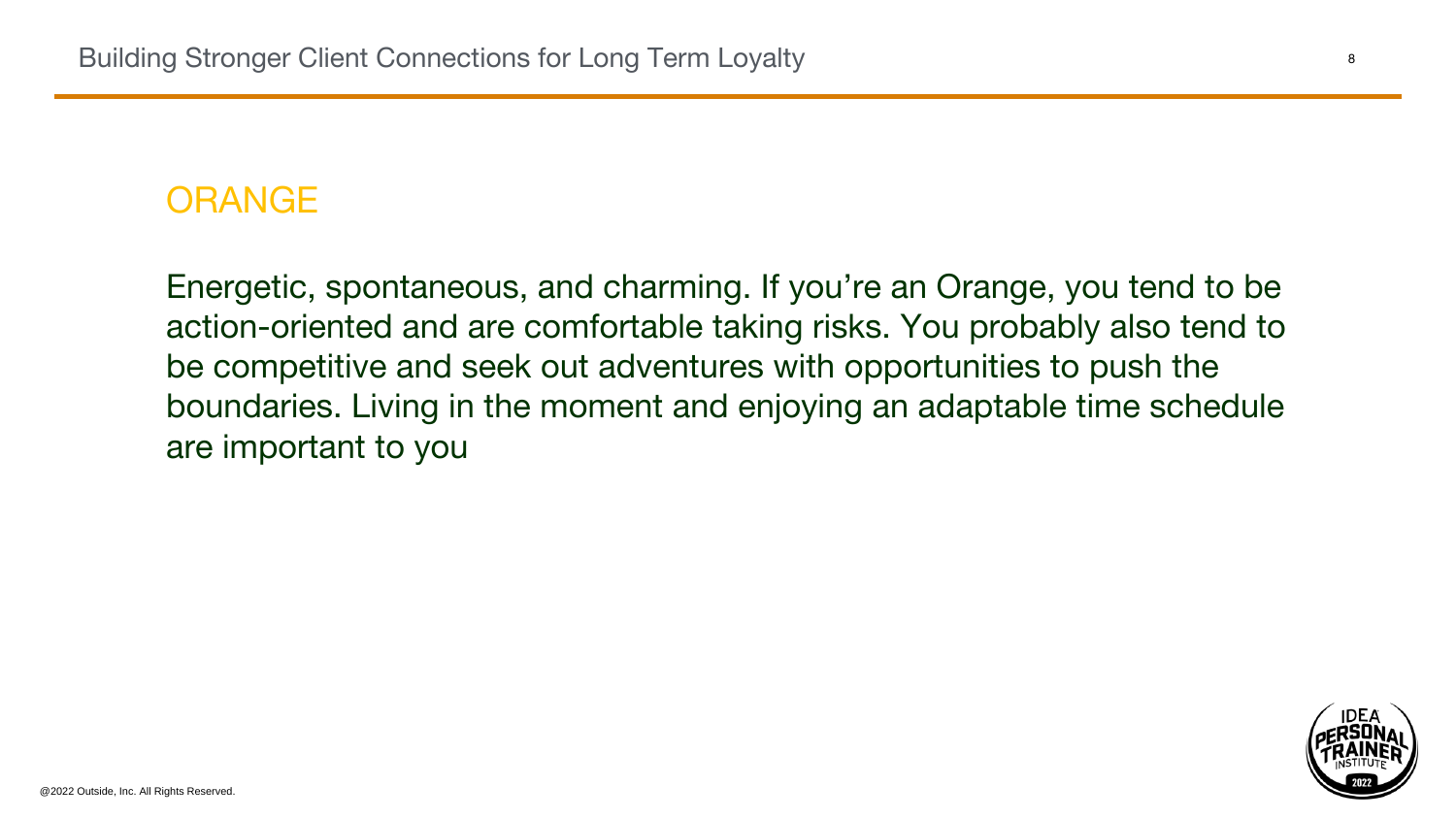

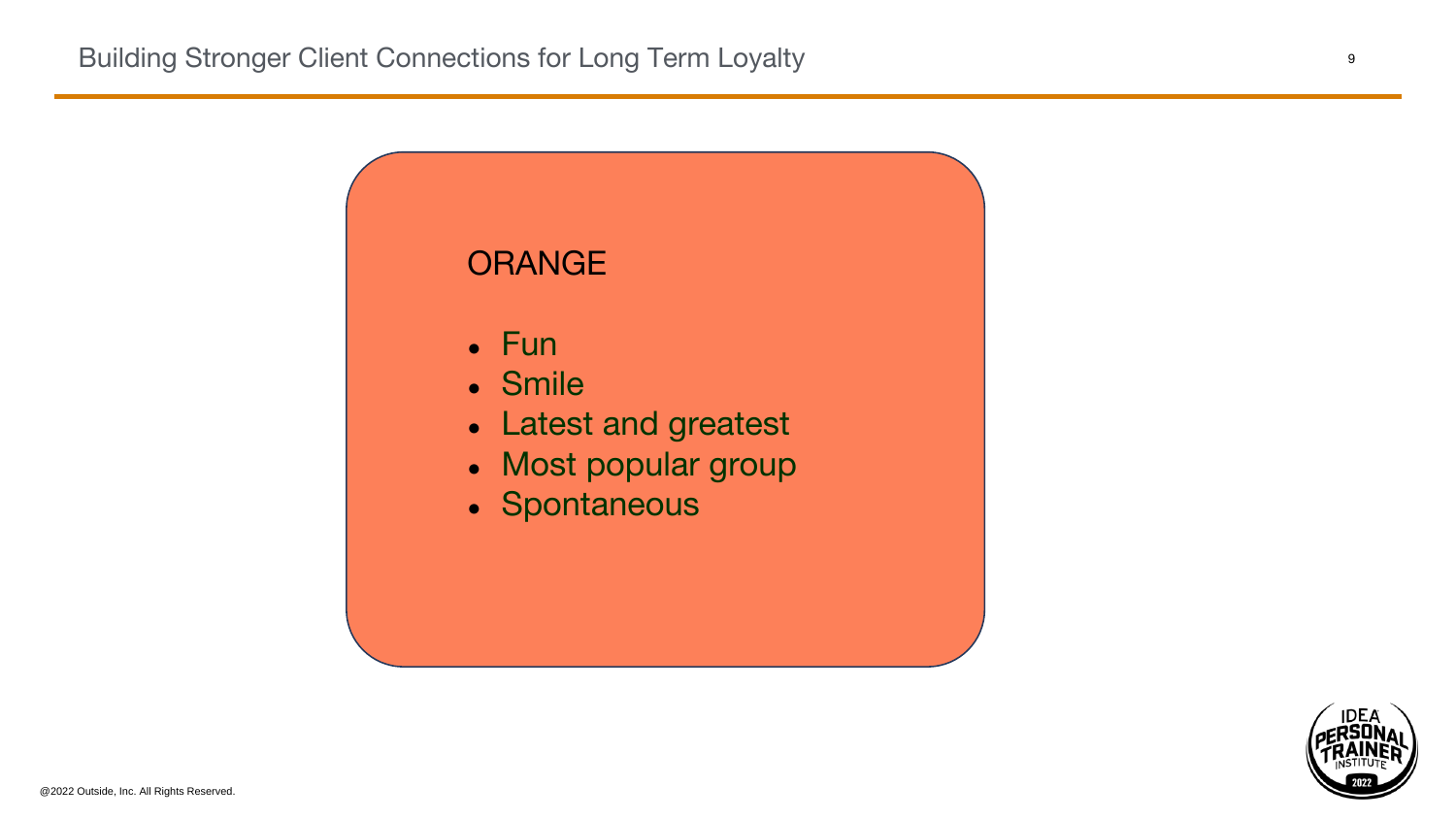## GOLD

Punctual, organized, and precise. "Golds" tend to need structure and organization. If you're a Gold, then order, rules, respect, and dependability are important to you. Time is a key part of your life if you're a Gold personality type. You need to be on time and want others to be punctual as well. Following the plan or schedule it best for you.

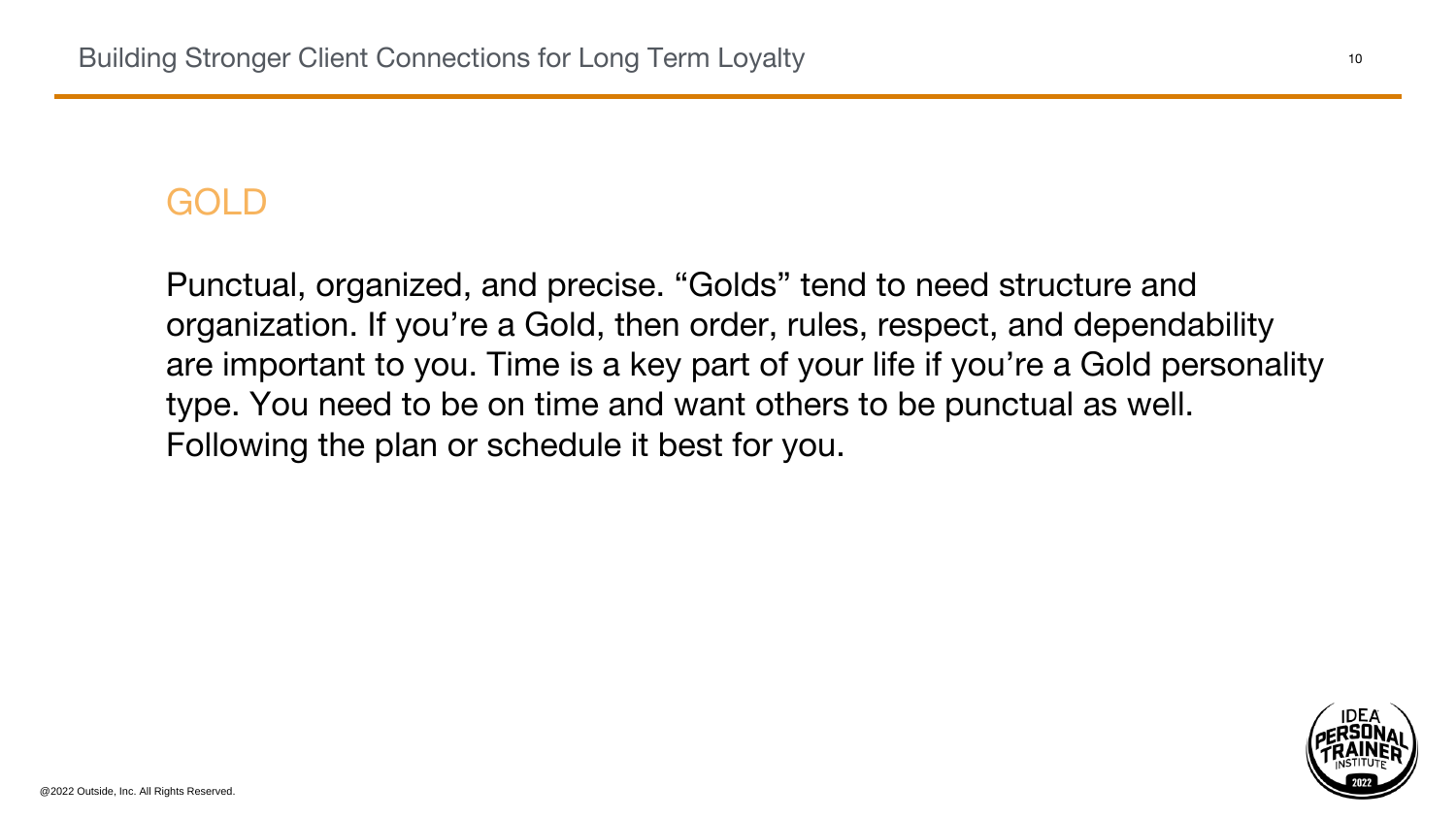

- Numbers
- Details
- Process
- Risk-free
- Accuracy



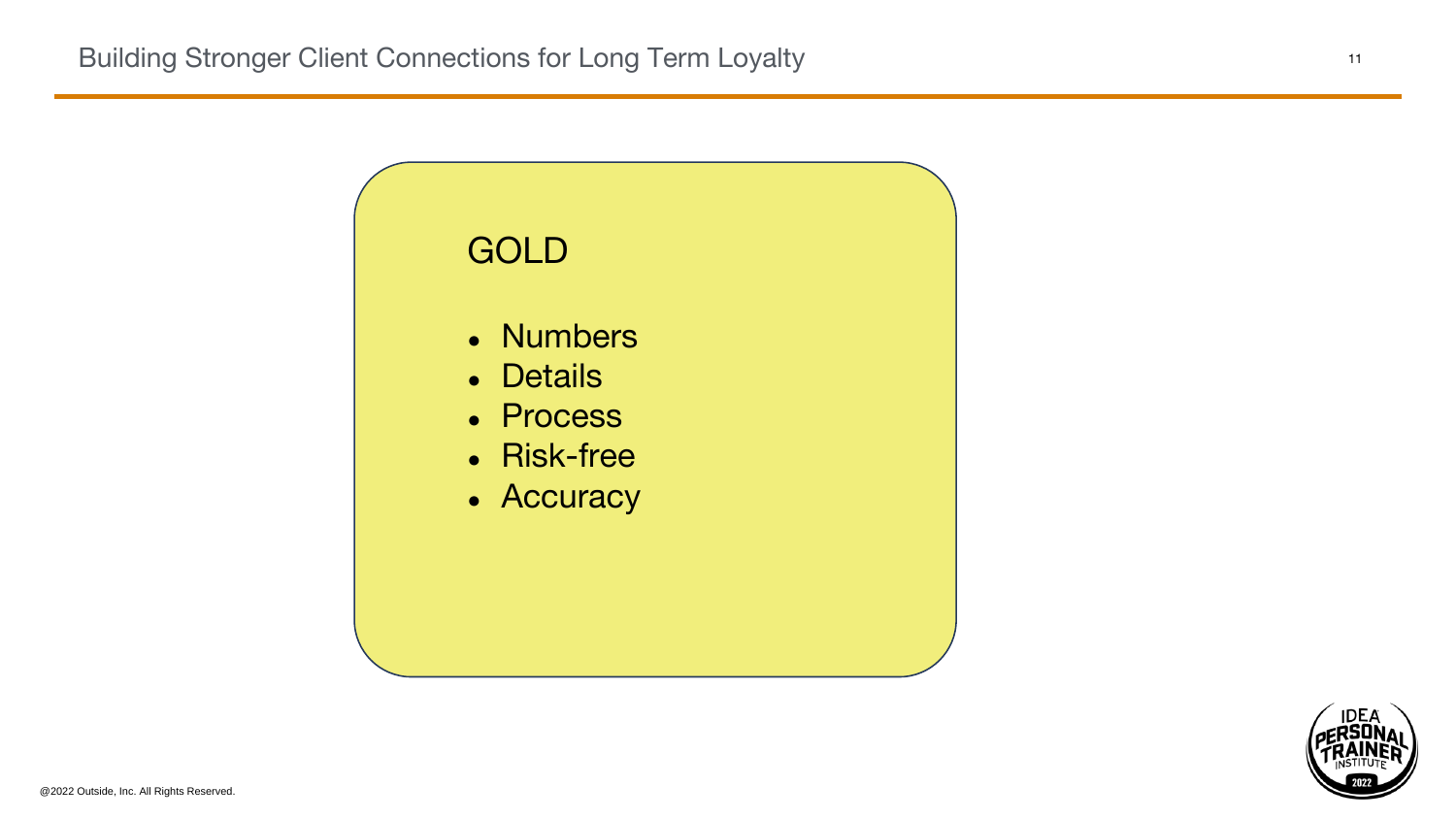## BLUE

# Empathetic, compassionate, and cooperative. "Blues" tend to be very social people. If you're a Blue, you value relationships and harmony. Genuine opportunities to work with others and collaborate and any opportunity to



kindness, sincerity, and compassion are important to you. You enjoy develop a connection.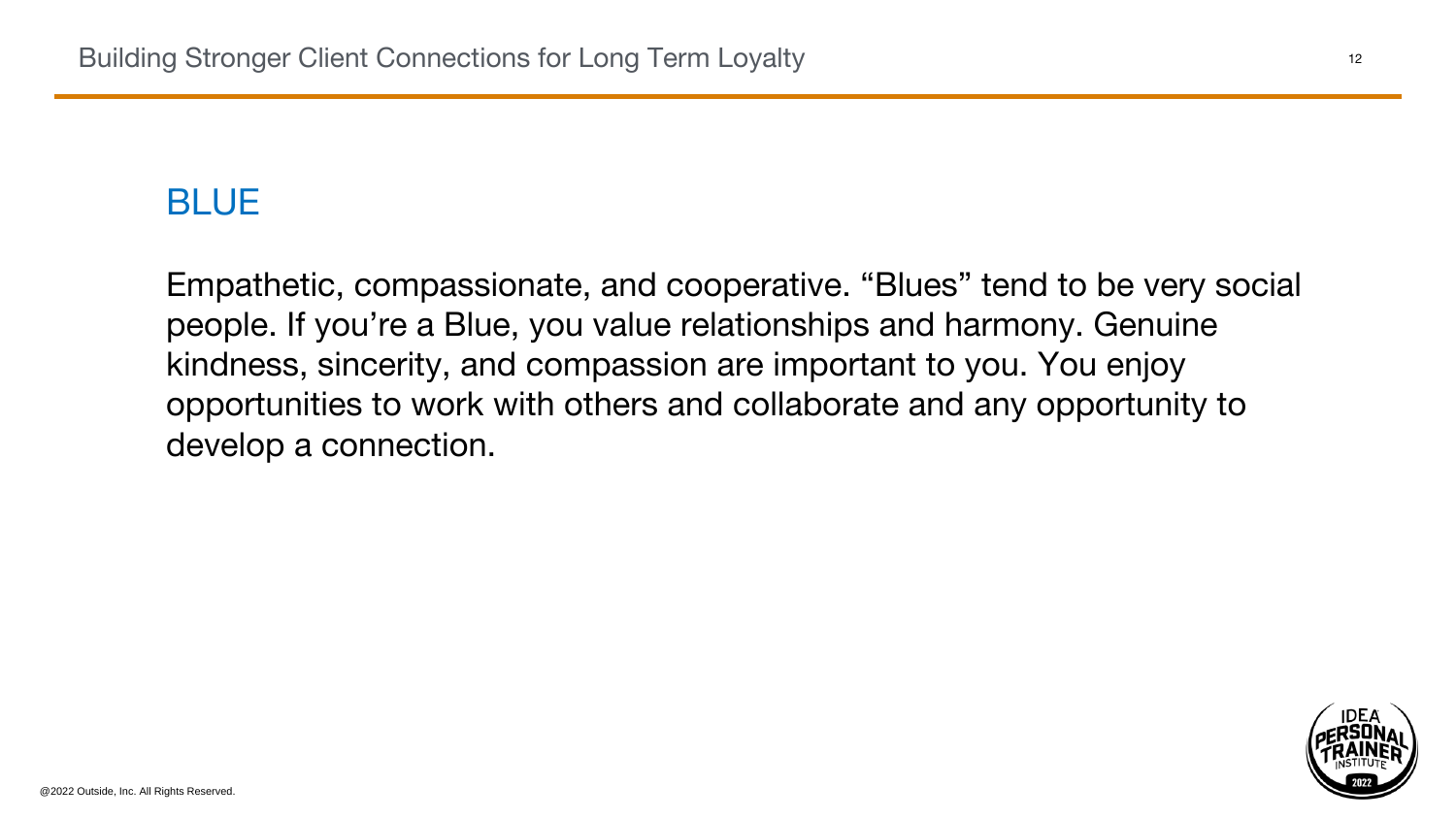

- Warm and friendly
- Consistent
- Talk to others
- Share
- Stability



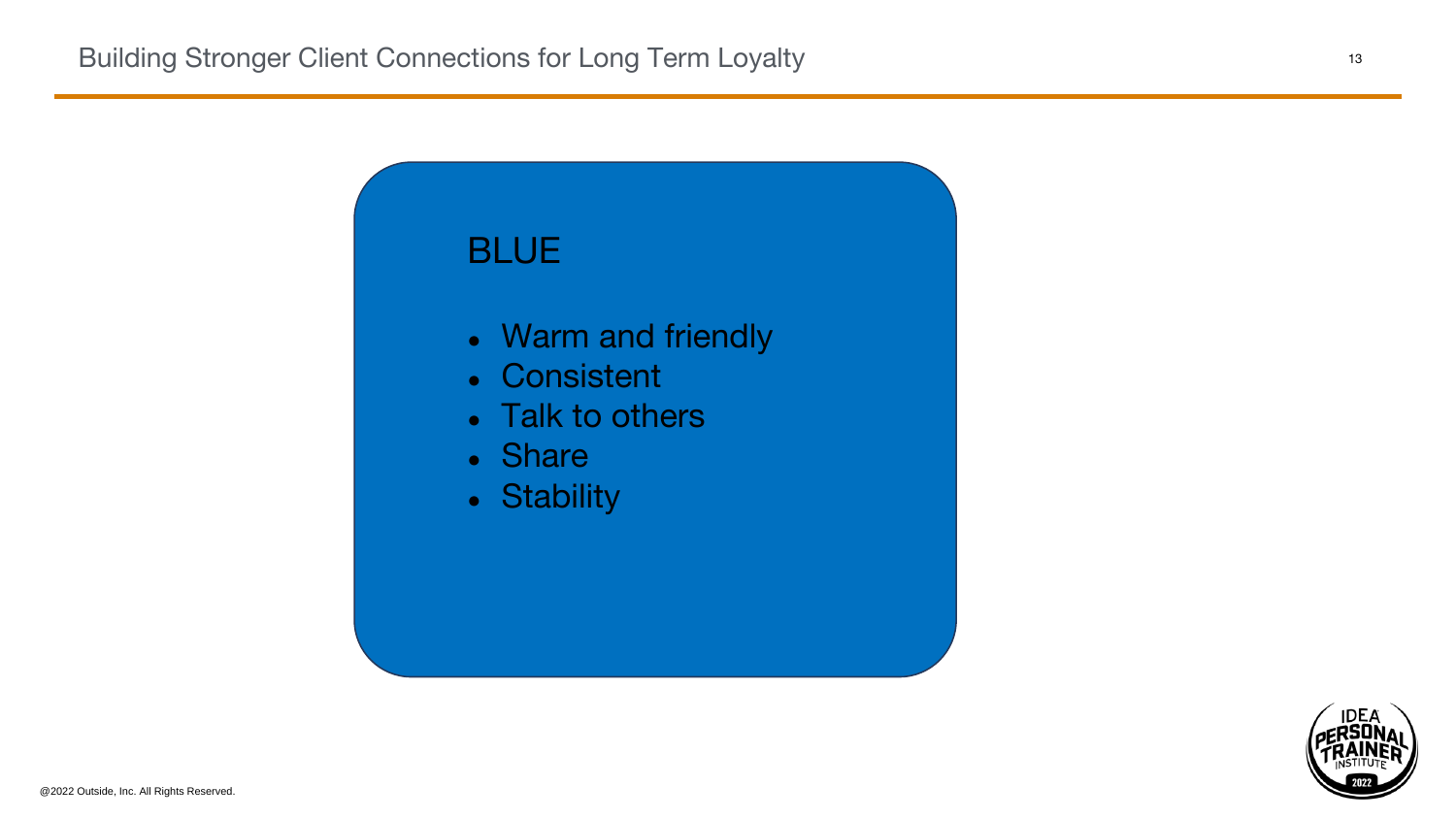- Visual
- Auditory
- Kinesthetic





# Learning Styles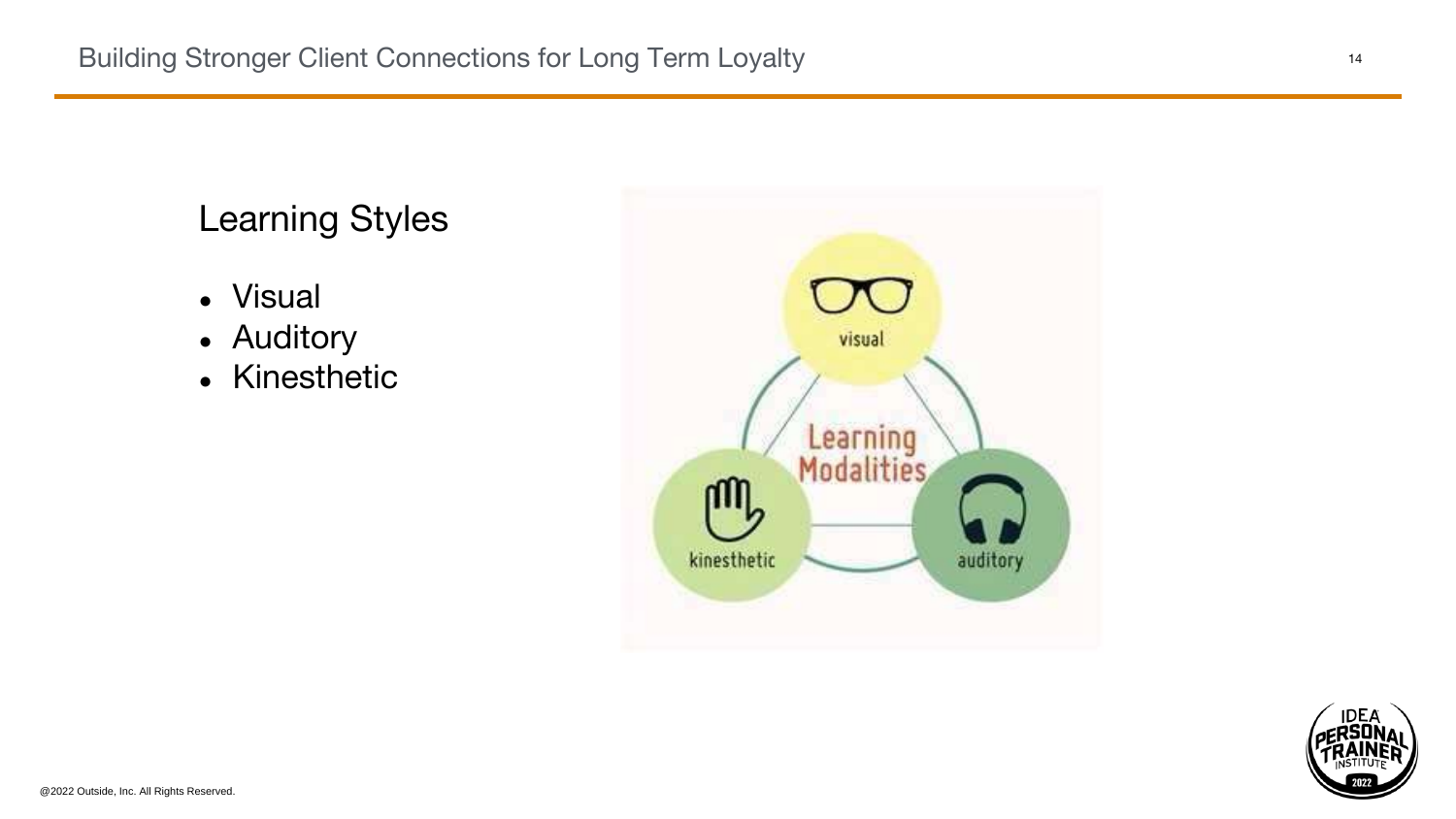## Primary Visual Learner

- Verbal Visual
- Non-Verbal Visual

# LOOK AND LEARN

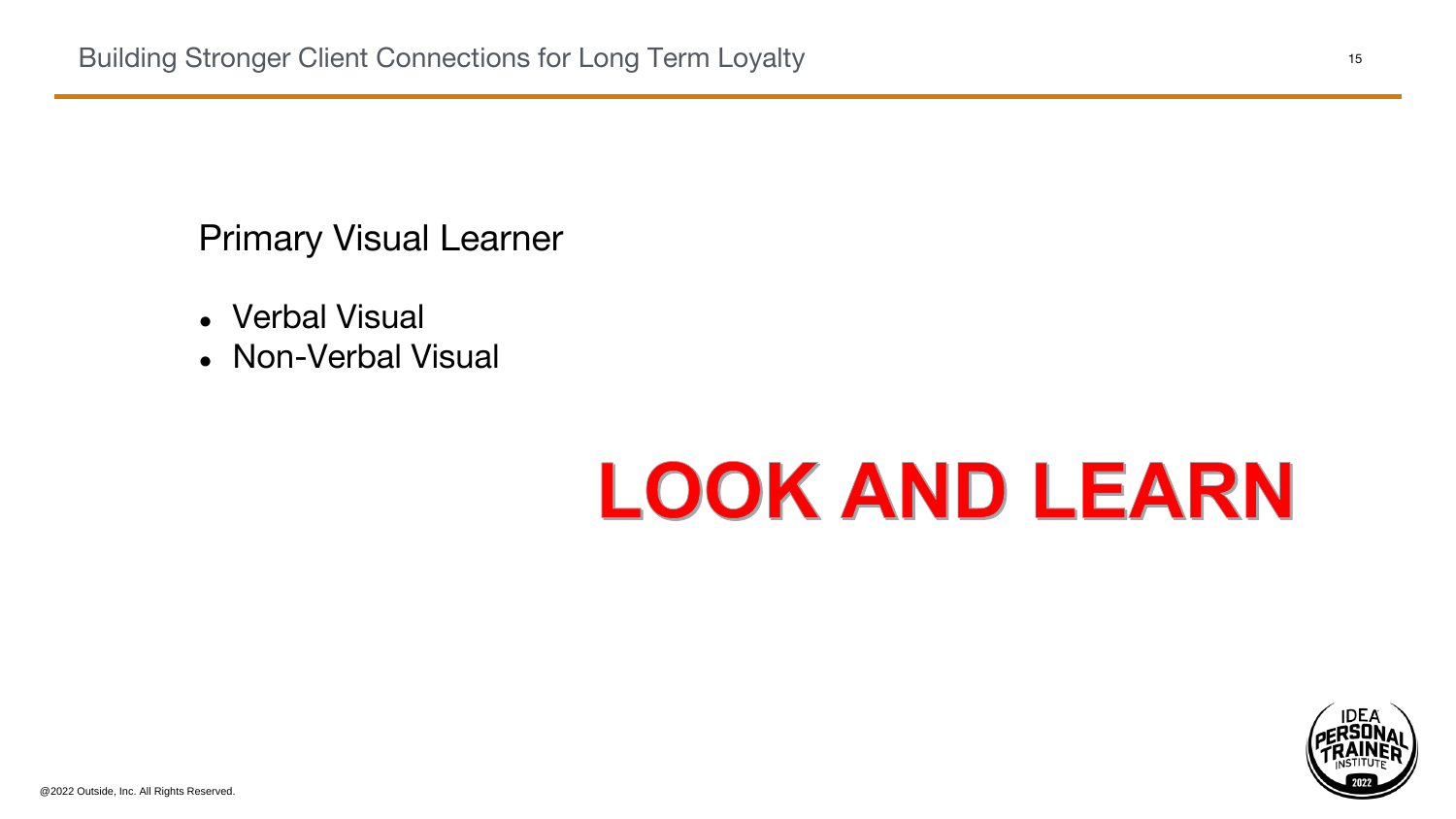## Primary Auditory Learner

- Specific Direction
- Clear and Concise

# LISTEN AND LEARN

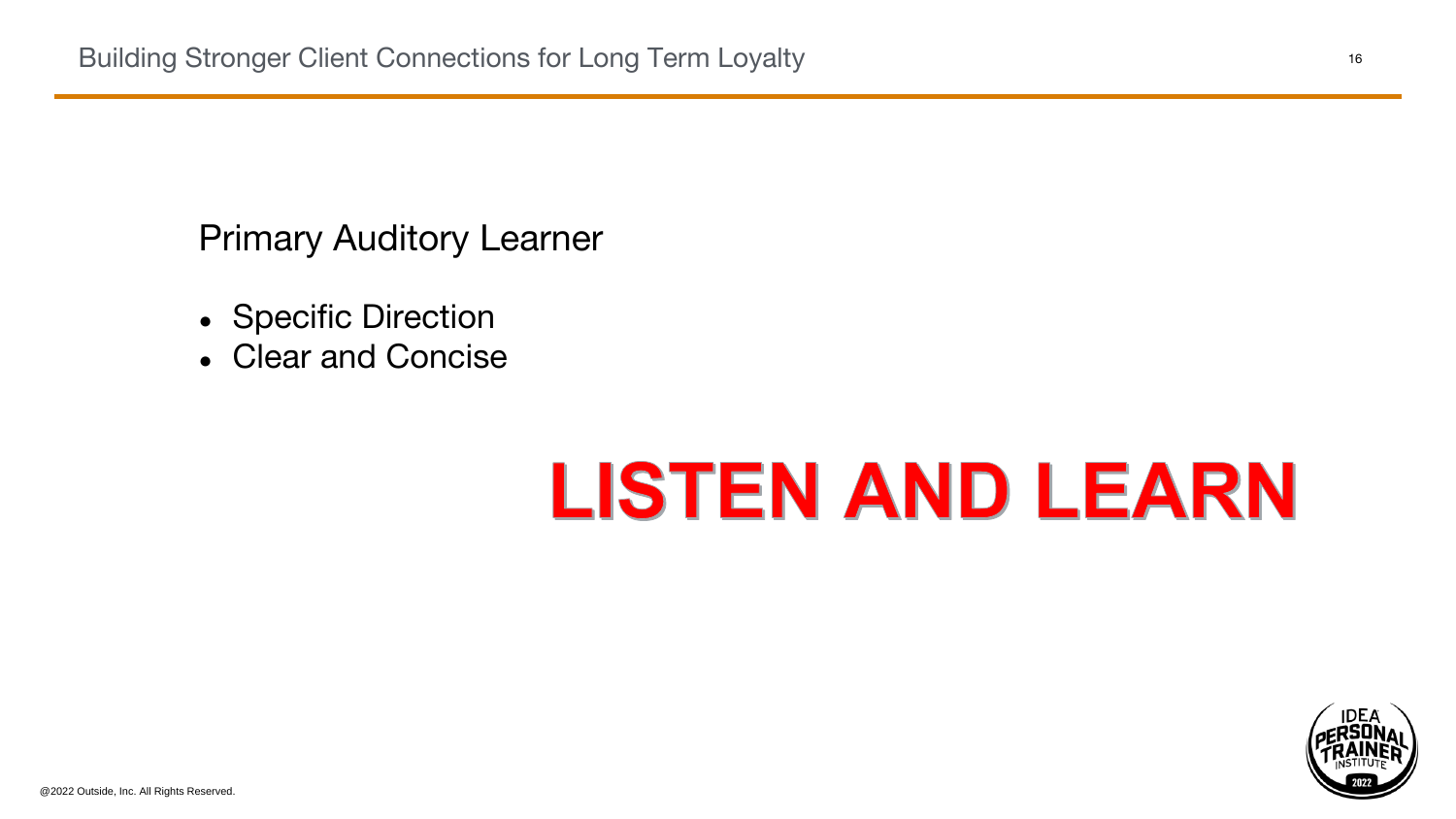# Primary Kinesthetic Learner

- Movement
- Tactile
- Imagery



# MOVE AND LEARN